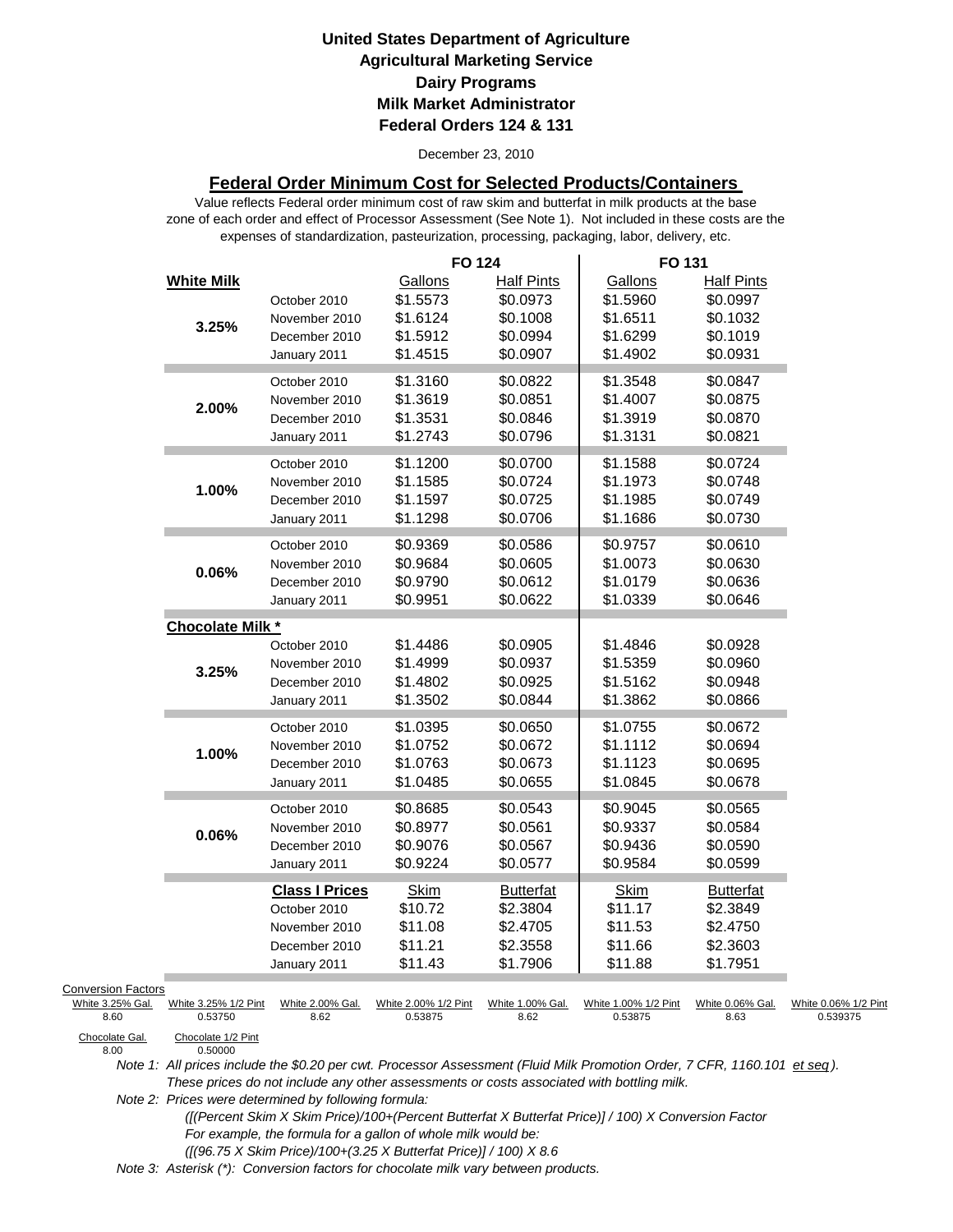#### January 21, 2011

### **Federal Order Minimum Cost for Selected Products/Containers**

zone of each order and effect of Processor Assessment (See Note 1). Not included in these costs are the expenses of standardization, pasteurization, processing, packaging, labor, delivery, etc. Value reflects Federal order minimum cost of raw skim and butterfat in milk products at the base

|                                                                         |                                                       |                                                                                          | <b>FO 124</b>                                           |                                                                   | FO 131                                                  |                                                                   |                                  |
|-------------------------------------------------------------------------|-------------------------------------------------------|------------------------------------------------------------------------------------------|---------------------------------------------------------|-------------------------------------------------------------------|---------------------------------------------------------|-------------------------------------------------------------------|----------------------------------|
|                                                                         | <b>White Milk</b><br>3.25%                            | November 2010<br>December 2010<br>January 2011<br>February 2011                          | Gallons<br>\$1.6124<br>\$1.5912<br>\$1.4515<br>\$1.5080 | <b>Half Pints</b><br>\$0.1008<br>\$0.0994<br>\$0.0907<br>\$0.0943 | Gallons<br>\$1.6511<br>\$1.6299<br>\$1.4902<br>\$1.5467 | <b>Half Pints</b><br>\$0.1032<br>\$0.1019<br>\$0.0931<br>\$0.0967 |                                  |
|                                                                         | 2.00%                                                 | November 2010<br>December 2010<br>January 2011<br>February 2011                          | \$1.3619<br>\$1.3531<br>\$1.2743<br>\$1.3171            | \$0.0851<br>\$0.0846<br>\$0.0796<br>\$0.0823                      | \$1.4007<br>\$1.3919<br>\$1.3131<br>\$1.3559            | \$0.0875<br>\$0.0870<br>\$0.0821<br>\$0.0847                      |                                  |
|                                                                         | 1.00%                                                 | November 2010<br>December 2010<br>January 2011<br>February 2011                          | \$1.1585<br>\$1.1597<br>\$1.1298<br>\$1.1615            | \$0.0724<br>\$0.0725<br>\$0.0706<br>\$0.0726                      | \$1.1973<br>\$1.1985<br>\$1.1686<br>\$1.2003            | \$0.0748<br>\$0.0749<br>\$0.0730<br>\$0.0750                      |                                  |
|                                                                         | $0.06\%$                                              | November 2010<br>December 2010<br>January 2011<br>February 2011                          | \$0.9684<br>\$0.9790<br>\$0.9951<br>\$1.0165            | \$0.0605<br>\$0.0612<br>\$0.0622<br>\$0.0635                      | \$1.0073<br>\$1.0179<br>\$1.0339<br>\$1.0553            | \$0.0630<br>\$0.0636<br>\$0.0646<br>\$0.0660                      |                                  |
|                                                                         | <b>Chocolate Milk *</b>                               |                                                                                          |                                                         |                                                                   |                                                         |                                                                   |                                  |
|                                                                         | 3.25%                                                 | November 2010<br>December 2010<br>January 2011<br>February 2011                          | \$1.4999<br>\$1.4802<br>\$1.3502<br>\$1.4028            | \$0.0937<br>\$0.0925<br>\$0.0844<br>\$0.0877                      | \$1.5359<br>\$1.5162<br>\$1.3862<br>\$1.4388            | \$0.0960<br>\$0.0948<br>\$0.0866<br>\$0.0899                      |                                  |
|                                                                         | 1.00%                                                 | November 2010<br>December 2010<br>January 2011<br>February 2011                          | \$1.0752<br>\$1.0763<br>\$1.0485<br>\$1.0780            | \$0.0672<br>\$0.0673<br>\$0.0655<br>\$0.0674                      | \$1.1112<br>\$1.1123<br>\$1.0845<br>\$1.1140            | \$0.0694<br>\$0.0695<br>\$0.0678<br>\$0.0696                      |                                  |
|                                                                         | 0.06%                                                 | November 2010<br>December 2010<br>January 2011<br>February 2011                          | \$0.8977<br>\$0.9076<br>\$0.9224<br>\$0.9423            | \$0.0561<br>\$0.0567<br>\$0.0577<br>\$0.0589                      | \$0.9337<br>\$0.9436<br>\$0.9584<br>\$0.9783            | \$0.0584<br>\$0.0590<br>\$0.0599<br>\$0.0611                      |                                  |
|                                                                         |                                                       | <b>Class I Prices</b><br>November 2010<br>December 2010<br>January 2011<br>February 2011 | <b>Skim</b><br>\$11.08<br>\$11.21<br>\$11.43<br>\$11.67 | <b>Butterfat</b><br>\$2.4705<br>\$2.3558<br>\$1.7906<br>\$1.9213  | Skim<br>\$11.53<br>\$11.66<br>\$11.88<br>\$12.12        | <b>Butterfat</b><br>\$2.4750<br>\$2.3603<br>\$1.7951<br>\$1.9258  |                                  |
| <b>Conversion Factors</b><br>White 3.25% Gal.<br>8.60<br>Chocolate Gal. | White 3.25% 1/2 Pint<br>0.53750<br>Chocolate 1/2 Pint | White 2.00% Gal.<br>8.62                                                                 | White 2.00% 1/2 Pint<br>0.53875                         | White 1.00% Gal.<br>8.62                                          | White 1.00% 1/2 Pint<br>0.53875                         | White 0.06% Gal.<br>8.63                                          | White 0.06% 1/2 Pint<br>0.539375 |
| 8.00                                                                    | 0.50000                                               |                                                                                          |                                                         |                                                                   |                                                         |                                                                   |                                  |

Chocolate Gal.<br>8.00

*Note 1: All prices include the \$0.20 per cwt. Processor Assessment (Fluid Milk Promotion Order, 7 CFR, 1160.101 et seq ). These prices do not include any other assessments or costs associated with bottling milk.*

*Note 2: Prices were determined by following formula:* 

 *([(Percent Skim X Skim Price)/100+(Percent Butterfat X Butterfat Price)] / 100) X Conversion Factor For example, the formula for a gallon of whole milk would be: ([(96.75 X Skim Price)/100+(3.25 X Butterfat Price)] / 100) X 8.6*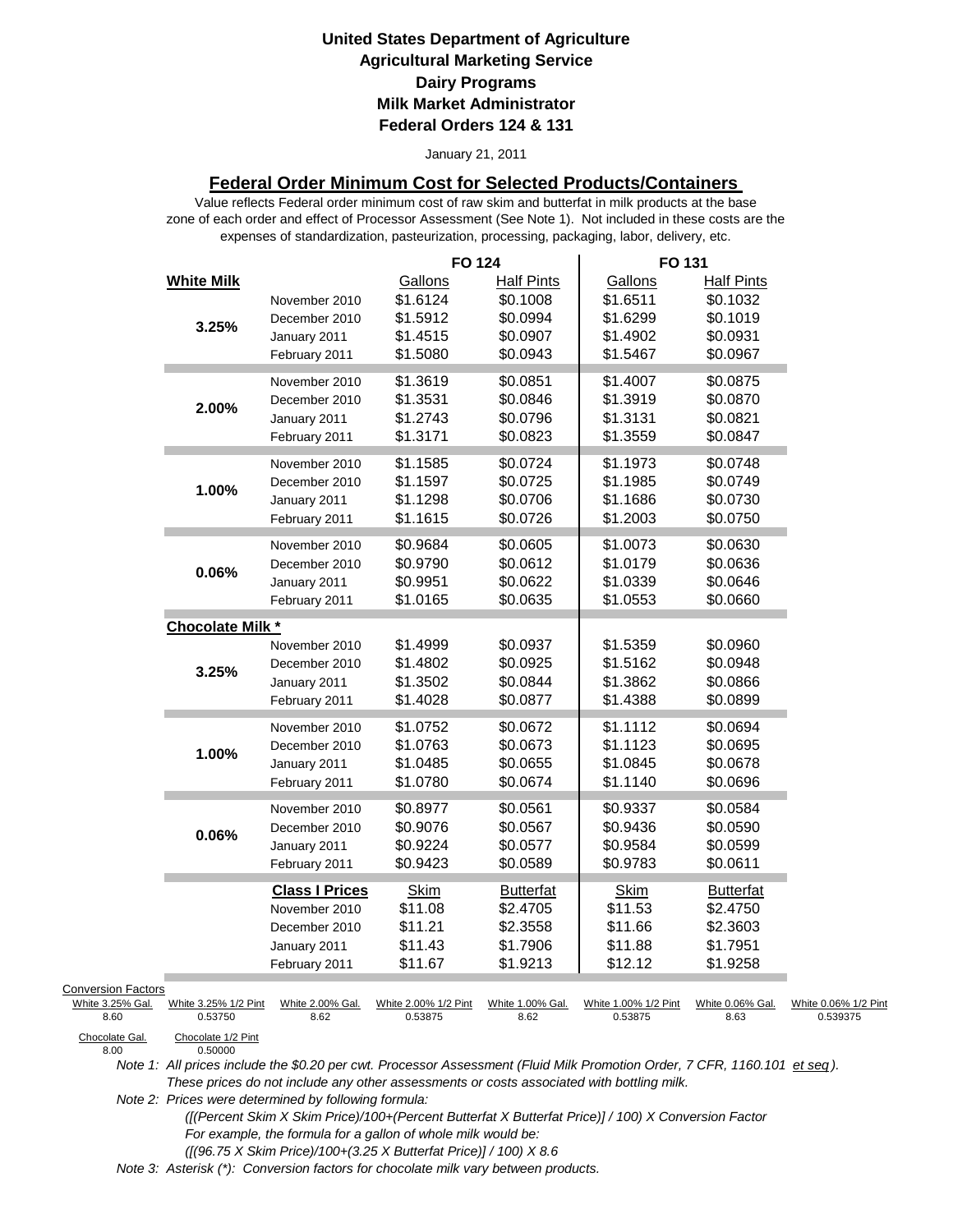February 18, 2011

### **Federal Order Minimum Cost for Selected Products/Containers**

zone of each order and effect of Processor Assessment (See Note 1). Not included in these costs are the expenses of standardization, pasteurization, processing, packaging, labor, delivery, etc. Value reflects Federal order minimum cost of raw skim and butterfat in milk products at the base

|                                                                         |                                                       |                                                                                       | <b>FO 124</b>                                           |                                                                   | FO 131                                                  |                                                                   |                                  |
|-------------------------------------------------------------------------|-------------------------------------------------------|---------------------------------------------------------------------------------------|---------------------------------------------------------|-------------------------------------------------------------------|---------------------------------------------------------|-------------------------------------------------------------------|----------------------------------|
|                                                                         | <b>White Milk</b><br>3.25%                            | December 2010<br>January 2011<br>February 2011<br>March 2011                          | Gallons<br>\$1.5912<br>\$1.4515<br>\$1.5080<br>\$1.7009 | <b>Half Pints</b><br>\$0.0994<br>\$0.0907<br>\$0.0943<br>\$0.1063 | Gallons<br>\$1.6299<br>\$1.4902<br>\$1.5467<br>\$1.7396 | <b>Half Pints</b><br>\$0.1019<br>\$0.0931<br>\$0.0967<br>\$0.1087 |                                  |
|                                                                         | 2.00%                                                 | December 2010<br>January 2011<br>February 2011<br>March 2011                          | \$1.3531<br>\$1.2743<br>\$1.3171<br>\$1.4669            | \$0.0846<br>\$0.0796<br>\$0.0823<br>\$0.0917                      | \$1.3919<br>\$1.3131<br>\$1.3559<br>\$1.5057            | \$0.0870<br>\$0.0821<br>\$0.0847<br>\$0.0941                      |                                  |
|                                                                         | 1.00%                                                 | December 2010<br>January 2011<br>February 2011<br>March 2011                          | \$1.1597<br>\$1.1298<br>\$1.1615<br>\$1.2765            | \$0.0725<br>\$0.0706<br>\$0.0726<br>\$0.0798                      | \$1.1985<br>\$1.1686<br>\$1.2003<br>\$1.3153            | \$0.0749<br>\$0.0730<br>\$0.0750<br>\$0.0822                      |                                  |
|                                                                         | $0.06\%$                                              | December 2010<br>January 2011<br>February 2011<br>March 2011                          | \$0.9790<br>\$0.9951<br>\$1.0165<br>\$1.0988            | \$0.0612<br>\$0.0622<br>\$0.0635<br>\$0.0687                      | \$1.0179<br>\$1.0339<br>\$1.0553<br>\$1.1377            | \$0.0636<br>\$0.0646<br>\$0.0660<br>\$0.0711                      |                                  |
|                                                                         | Chocolate Milk *                                      |                                                                                       |                                                         |                                                                   |                                                         |                                                                   |                                  |
|                                                                         | 3.25%                                                 | December 2010<br>January 2011<br>February 2011<br>March 2011                          | \$1.4802<br>\$1.3502<br>\$1.4028<br>\$1.5822            | \$0.0925<br>\$0.0844<br>\$0.0877<br>\$0.0989                      | \$1.5162<br>\$1.3862<br>\$1.4388<br>\$1.6182            | \$0.0948<br>\$0.0866<br>\$0.0899<br>\$0.1011                      |                                  |
|                                                                         | 1.00%                                                 | December 2010<br>January 2011<br>February 2011<br>March 2011                          | \$1.0763<br>\$1.0485<br>\$1.0780<br>\$1.1847            | \$0.0673<br>\$0.0655<br>\$0.0674<br>\$0.0740                      | \$1.1123<br>\$1.0845<br>\$1.1140<br>\$1.2207            | \$0.0695<br>\$0.0678<br>\$0.0696<br>\$0.0763                      |                                  |
|                                                                         | 0.06%                                                 | December 2010<br>January 2011<br>February 2011<br>March 2011                          | \$0.9076<br>\$0.9224<br>\$0.9423<br>\$1.0186            | \$0.0567<br>\$0.0577<br>\$0.0589<br>\$0.0637                      | \$0.9436<br>\$0.9584<br>\$0.9783<br>\$1.0546            | \$0.0590<br>\$0.0599<br>\$0.0611<br>\$0.0659                      |                                  |
|                                                                         |                                                       | <b>Class I Prices</b><br>December 2010<br>January 2011<br>February 2011<br>March 2011 | <b>Skim</b><br>\$11.21<br>\$11.43<br>\$11.67<br>\$12.60 | <b>Butterfat</b><br>\$2.3558<br>\$1.7906<br>\$1.9213<br>\$2.3346  | Skim<br>\$11.66<br>\$11.88<br>\$12.12<br>\$13.05        | <b>Butterfat</b><br>\$2.3603<br>\$1.7951<br>\$1.9258<br>\$2.3391  |                                  |
| <b>Conversion Factors</b><br>White 3.25% Gal.<br>8.60<br>Chocolate Gal. | White 3.25% 1/2 Pint<br>0.53750<br>Chocolate 1/2 Pint | White 2.00% Gal.<br>8.62                                                              | White 2.00% 1/2 Pint<br>0.53875                         | White 1.00% Gal.<br>8.62                                          | White 1.00% 1/2 Pint<br>0.53875                         | White 0.06% Gal.<br>8.63                                          | White 0.06% 1/2 Pint<br>0.539375 |
| 8.00                                                                    | 0.50000                                               |                                                                                       |                                                         |                                                                   |                                                         |                                                                   |                                  |

Chocolate Gal.<br>8.00

*Note 1: All prices include the \$0.20 per cwt. Processor Assessment (Fluid Milk Promotion Order, 7 CFR, 1160.101 et seq ). These prices do not include any other assessments or costs associated with bottling milk.*

*Note 2: Prices were determined by following formula:* 

 *([(Percent Skim X Skim Price)/100+(Percent Butterfat X Butterfat Price)] / 100) X Conversion Factor For example, the formula for a gallon of whole milk would be: ([(96.75 X Skim Price)/100+(3.25 X Butterfat Price)] / 100) X 8.6*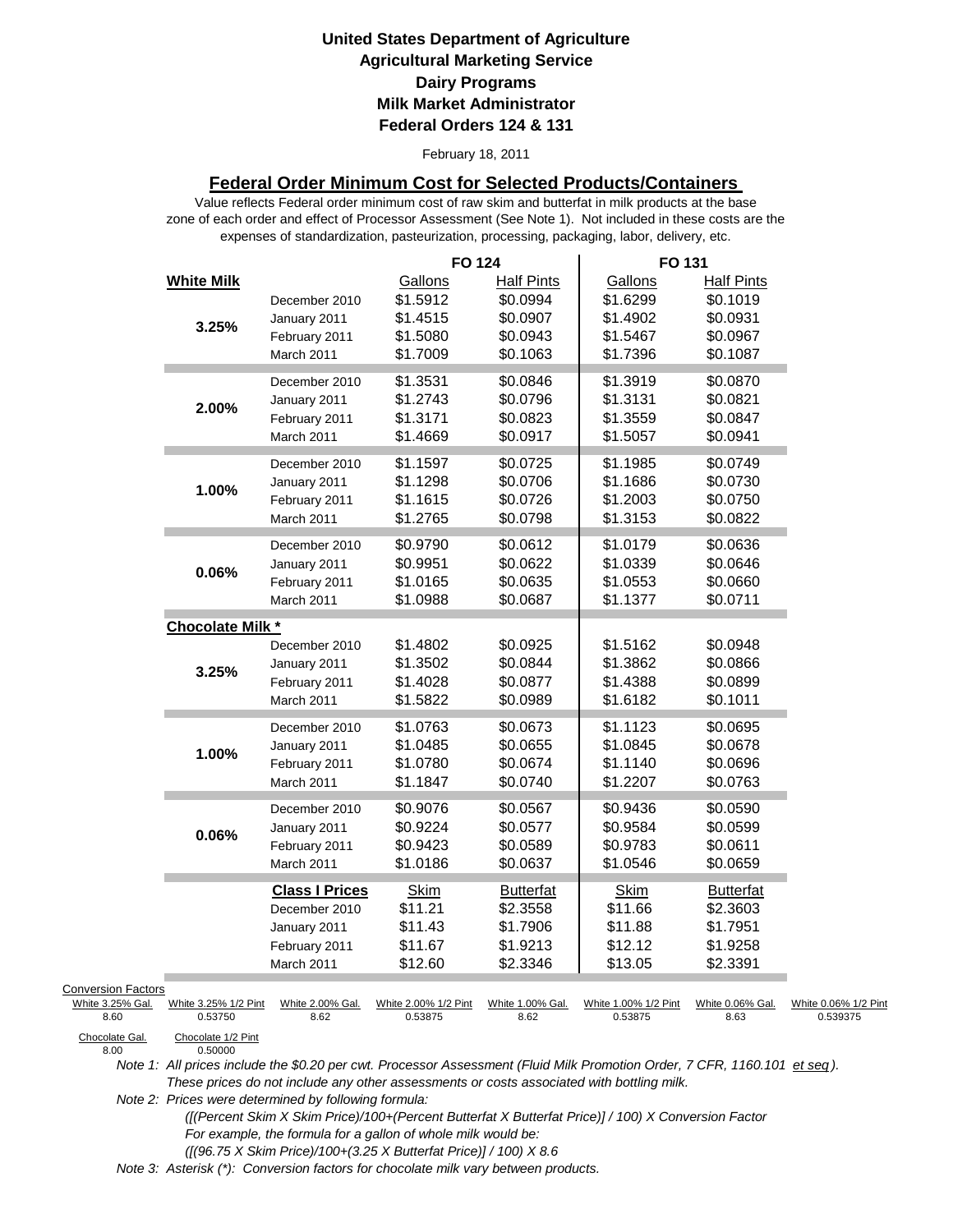#### March 18, 2011

### **Federal Order Minimum Cost for Selected Products/Containers**

zone of each order and effect of Processor Assessment (See Note 1). Not included in these costs are the expenses of standardization, pasteurization, processing, packaging, labor, delivery, etc. Value reflects Federal order minimum cost of raw skim and butterfat in milk products at the base

|                           |                                 |                          | <b>FO 124</b>                   |                          | FO 131                          |                          |                                  |
|---------------------------|---------------------------------|--------------------------|---------------------------------|--------------------------|---------------------------------|--------------------------|----------------------------------|
|                           | <b>White Milk</b>               |                          | Gallons                         | <b>Half Pints</b>        | Gallons                         | <b>Half Pints</b>        |                                  |
|                           |                                 | January 2011             | \$1.4515                        | \$0.0907                 | \$1.4902                        | \$0.0931                 |                                  |
|                           |                                 | February 2011            | \$1.5080                        | \$0.0943                 | \$1.5467                        | \$0.0967                 |                                  |
|                           | 3.25%                           | March 2011               | \$1.7009                        | \$0.1063                 | \$1.7396                        | \$0.1087                 |                                  |
|                           |                                 | April 2011               | \$1.8053                        | \$0.1128                 | \$1.8440                        | \$0.1152                 |                                  |
|                           |                                 | January 2011             | \$1.2743                        | \$0.0796                 | \$1.3131                        | \$0.0821                 |                                  |
|                           |                                 | February 2011            | \$1.3171                        | \$0.0823                 | \$1.3559                        | \$0.0847                 |                                  |
|                           | 2.00%                           | March 2011               | \$1.4669                        | \$0.0917                 | \$1.5057                        | \$0.0941                 |                                  |
|                           |                                 | April 2011               | \$1.5790                        | \$0.0987                 | \$1.6178                        | \$0.1011                 |                                  |
|                           |                                 | January 2011             | \$1.1298                        | \$0.0706                 | \$1.1686                        | \$0.0730                 |                                  |
|                           |                                 | February 2011            | \$1.1615                        | \$0.0726                 | \$1.2003                        | \$0.0750                 |                                  |
|                           | 1.00%                           | March 2011               | \$1.2765                        | \$0.0798                 | \$1.3153                        | \$0.0822                 |                                  |
|                           |                                 | April 2011               | \$1.3946                        | \$0.0872                 | \$1.4334                        | \$0.0896                 |                                  |
|                           |                                 | January 2011             | \$0.9951                        | \$0.0622                 | \$1.0339                        | \$0.0646                 |                                  |
|                           |                                 | February 2011            | \$1.0165                        | \$0.0635                 | \$1.0553                        | \$0.0660                 |                                  |
|                           | $0.06\%$                        | March 2011               | \$1.0988                        | \$0.0687                 | \$1.1377                        | \$0.0711                 |                                  |
|                           |                                 | April 2011               | \$1.2227                        | \$0.0764                 | \$1.2616                        | \$0.0788                 |                                  |
|                           |                                 |                          |                                 |                          |                                 |                          |                                  |
|                           | <b>Chocolate Milk *</b>         |                          |                                 |                          |                                 |                          |                                  |
|                           |                                 | January 2011             | \$1.3502                        | \$0.0844                 | \$1.3862                        | \$0.0866                 |                                  |
|                           | 3.25%                           | February 2011            | \$1.4028                        | \$0.0877                 | \$1.4388                        | \$0.0899                 |                                  |
|                           |                                 | March 2011               | \$1.5822                        | \$0.0989                 | \$1.6182                        | \$0.1011                 |                                  |
|                           |                                 | April 2011               | \$1.6793                        | \$0.1050                 | \$1.7153                        | \$0.1072                 |                                  |
|                           |                                 | January 2011             | \$1.0485                        | \$0.0655                 | \$1.0845                        | \$0.0678                 |                                  |
|                           | 1.00%                           | February 2011            | \$1.0780                        | \$0.0674                 | \$1.1140                        | \$0.0696                 |                                  |
|                           |                                 | March 2011               | \$1.1847                        | \$0.0740                 | \$1.2207                        | \$0.0763                 |                                  |
|                           |                                 | April 2011               | \$1.2943                        | \$0.0809                 | \$1.3303                        | \$0.0831                 |                                  |
|                           |                                 | January 2011             | \$0.9224                        | \$0.0577                 | \$0.9584                        | \$0.0599                 |                                  |
|                           | 0.06%                           | February 2011            | \$0.9423                        | \$0.0589                 | \$0.9783                        | \$0.0611                 |                                  |
|                           |                                 | March 2011               | \$1.0186                        | \$0.0637                 | \$1.0546                        | \$0.0659                 |                                  |
|                           |                                 | April 2011               | \$1.1335                        | \$0.0708                 | \$1.1695                        | \$0.0731                 |                                  |
|                           |                                 | <b>Class I Prices</b>    | <b>Skim</b>                     | <b>Butterfat</b>         | <b>Skim</b>                     | <b>Butterfat</b>         |                                  |
|                           |                                 | January 2011             | \$11.43                         | \$1.7906                 | \$11.88                         | \$1.7951                 |                                  |
|                           |                                 | February 2011            | \$11.67                         | \$1.9213                 | \$12.12                         | \$1.9258                 |                                  |
|                           |                                 | March 2011               | \$12.60                         | \$2.3346                 | \$13.05                         | \$2.3391                 |                                  |
|                           |                                 | April 2011               | \$14.04                         | \$2.2793                 | \$14.49                         | \$2.2838                 |                                  |
| <b>Conversion Factors</b> |                                 |                          |                                 |                          |                                 |                          |                                  |
| White 3.25% Gal.<br>8.60  | White 3.25% 1/2 Pint<br>0.53750 | White 2.00% Gal.<br>8.62 | White 2.00% 1/2 Pint<br>0.53875 | White 1.00% Gal.<br>8.62 | White 1.00% 1/2 Pint<br>0.53875 | White 0.06% Gal.<br>8.63 | White 0.06% 1/2 Pint<br>0.539375 |
| Chocolate Gal             | Chocolate 1/2 Pint              |                          |                                 |                          |                                 |                          |                                  |

Chocolate Gal.<br>8.00

0.50000

*Note 1: All prices include the \$0.20 per cwt. Processor Assessment (Fluid Milk Promotion Order, 7 CFR, 1160.101 et seq ). These prices do not include any other assessments or costs associated with bottling milk.*

*Note 2: Prices were determined by following formula:* 

 *([(Percent Skim X Skim Price)/100+(Percent Butterfat X Butterfat Price)] / 100) X Conversion Factor For example, the formula for a gallon of whole milk would be: ([(96.75 X Skim Price)/100+(3.25 X Butterfat Price)] / 100) X 8.6*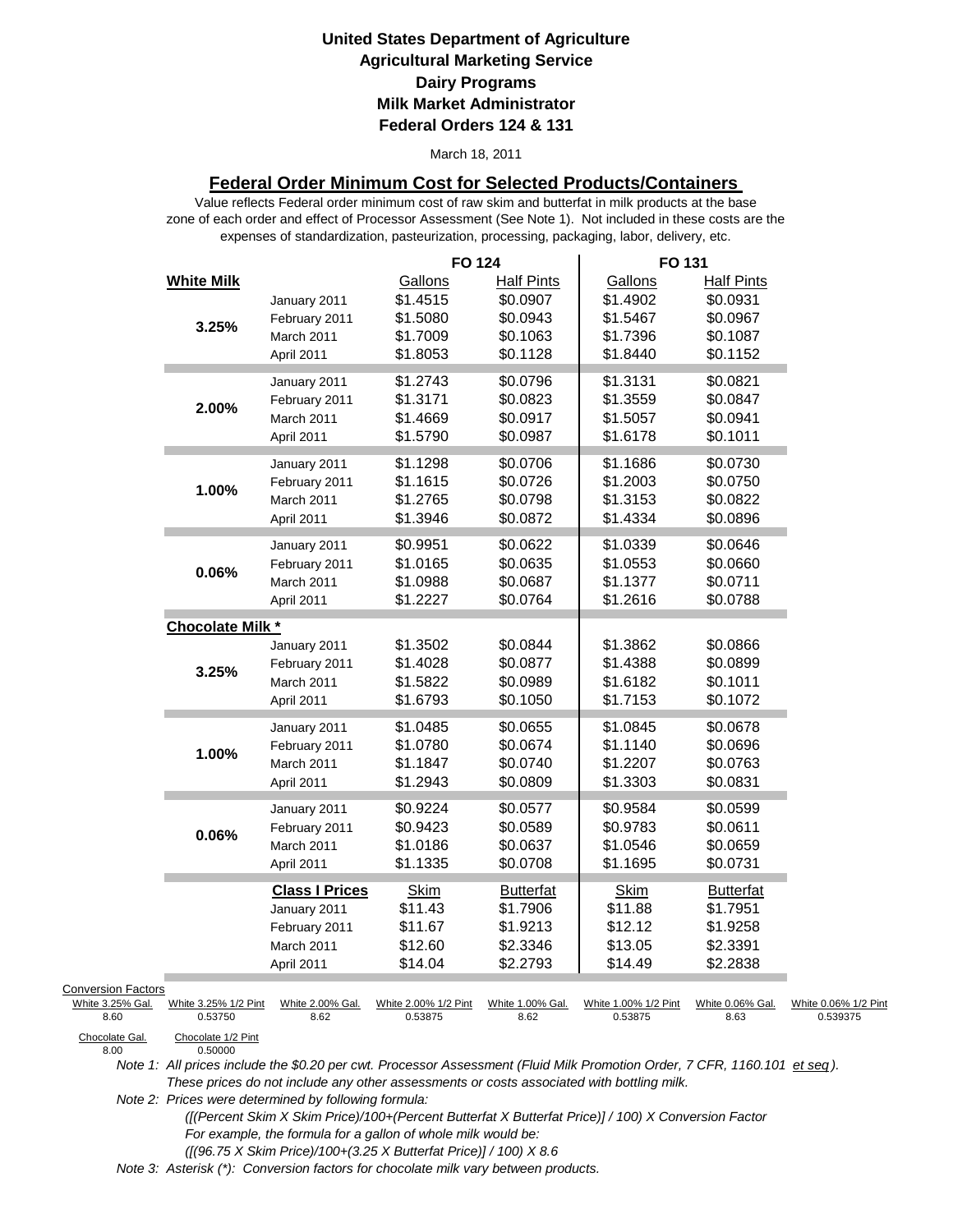#### April 21, 2011

### **Federal Order Minimum Cost for Selected Products/Containers**

zone of each order and effect of Processor Assessment (See Note 1). Not included in these costs are the expenses of standardization, pasteurization, processing, packaging, labor, delivery, etc. Value reflects Federal order minimum cost of raw skim and butterfat in milk products at the base

|                                                             |                          | <b>FO 124</b>                   |                               | FO 131                          |                               |                                  |
|-------------------------------------------------------------|--------------------------|---------------------------------|-------------------------------|---------------------------------|-------------------------------|----------------------------------|
| <b>White Milk</b>                                           | February 2011            | Gallons<br>\$1.5080             | <b>Half Pints</b><br>\$0.0943 | Gallons<br>\$1.5467             | <b>Half Pints</b><br>\$0.0967 |                                  |
|                                                             | March 2011               | \$1.7009                        | \$0.1063                      | \$1.7396                        | \$0.1087                      |                                  |
| 3.25%                                                       | April 2011               | \$1.8053                        | \$0.1128                      | \$1.8440                        | \$0.1152                      |                                  |
|                                                             | May 2011                 | \$1.8343                        | \$0.1146                      | \$1.8730                        | \$0.1171                      |                                  |
|                                                             | February 2011            | \$1.3171                        | \$0.0823                      | \$1.3559                        | \$0.0847                      |                                  |
| 2.00%                                                       | March 2011               | \$1.4669                        | \$0.0917                      | \$1.5057                        | \$0.0941                      |                                  |
|                                                             | April 2011               | \$1.5790                        | \$0.0987                      | \$1.6178                        | \$0.1011                      |                                  |
|                                                             | May 2011                 | \$1.6151                        | \$0.1009                      | \$1.6539                        | \$0.1034                      |                                  |
|                                                             | February 2011            | \$1.1615                        | \$0.0726                      | \$1.2003                        | \$0.0750                      |                                  |
| 1.00%                                                       | March 2011               | \$1.2765                        | \$0.0798                      | \$1.3153                        | \$0.0822                      |                                  |
|                                                             | April 2011               | \$1.3946                        | \$0.0872                      | \$1.4334                        | \$0.0896                      |                                  |
|                                                             | May 2011                 | \$1.4364                        | \$0.0898                      | \$1.4752                        | \$0.0922                      |                                  |
|                                                             | February 2011            | \$1.0165                        | \$0.0635                      | \$1.0553                        | \$0.0660                      |                                  |
| 0.06%                                                       | March 2011               | \$1.0988                        | \$0.0687                      | \$1.1377                        | \$0.0711                      |                                  |
|                                                             | April 2011               | \$1.2227                        | \$0.0764                      | \$1.2616                        | \$0.0788                      |                                  |
|                                                             | May 2011                 | \$1.2699                        | \$0.0794                      | \$1.3087                        | \$0.0818                      |                                  |
| <b>Chocolate Milk *</b>                                     |                          |                                 |                               |                                 |                               |                                  |
|                                                             | February 2011            | \$1.4028                        | \$0.0877                      | \$1.4388                        | \$0.0899                      |                                  |
| 3.25%                                                       | March 2011               | \$1.5822                        | \$0.0989                      | \$1.6182                        | \$0.1011                      |                                  |
|                                                             | April 2011               | \$1.6793                        | \$0.1050                      | \$1.7153                        | \$0.1072                      |                                  |
|                                                             | May 2011                 | \$1.7063                        | \$0.1066                      | \$1.7423                        | \$0.1089                      |                                  |
|                                                             | February 2011            | \$1.0780                        | \$0.0674                      | \$1.1140                        | \$0.0696                      |                                  |
| 1.00%                                                       | March 2011               | \$1.1847                        | \$0.0740                      | \$1.2207                        | \$0.0763                      |                                  |
|                                                             | April 2011               | \$1.2943                        | \$0.0809                      | \$1.3303                        | \$0.0831                      |                                  |
|                                                             | May 2011                 | \$1.3331                        | \$0.0833                      | \$1.3691                        | \$0.0856                      |                                  |
|                                                             | February 2011            | \$0.9423                        | \$0.0589                      | \$0.9783                        | \$0.0611                      |                                  |
| 0.06%                                                       | March 2011               | \$1.0186                        | \$0.0637                      | \$1.0546                        | \$0.0659                      |                                  |
|                                                             | April 2011               | \$1.1335                        | \$0.0708                      | \$1.1695                        | \$0.0731                      |                                  |
|                                                             | May 2011                 | \$1.1772                        | \$0.0736                      | \$1.2132                        | \$0.0758                      |                                  |
|                                                             | <b>Class I Prices</b>    | <b>Skim</b>                     | <b>Butterfat</b>              | <b>Skim</b>                     | <b>Butterfat</b>              |                                  |
|                                                             | February 2011            | \$11.67                         | \$1.9213                      | \$12.12                         | \$1.9258                      |                                  |
|                                                             | March 2011               | \$12.60                         | \$2.3346                      | \$13.05                         | \$2.3391                      |                                  |
|                                                             | April 2011               | \$14.04                         | \$2.2793                      | \$14.49                         | \$2.2838                      |                                  |
|                                                             | May 2011                 | \$14.59                         | \$2.2194                      | \$15.04                         | \$2.2239                      |                                  |
| <b>Conversion Factors</b>                                   |                          |                                 |                               |                                 |                               |                                  |
| White 3.25% Gal.<br>White 3.25% 1/2 Pint<br>0.53750<br>8.60 | White 2.00% Gal.<br>8.62 | White 2.00% 1/2 Pint<br>0.53875 | White 1.00% Gal.<br>8.62      | White 1.00% 1/2 Pint<br>0.53875 | White 0.06% Gal.<br>8.63      | White 0.06% 1/2 Pint<br>0.539375 |
| Chocolate Gal.<br>Chocolate 1/2 Pint<br>8.00<br>0.50000     |                          |                                 |                               |                                 |                               |                                  |

Chocolate Gal.<br>8.00

*Note 1: All prices include the \$0.20 per cwt. Processor Assessment (Fluid Milk Promotion Order, 7 CFR, 1160.101 et seq ). These prices do not include any other assessments or costs associated with bottling milk.*

*Note 2: Prices were determined by following formula:* 

 *([(Percent Skim X Skim Price)/100+(Percent Butterfat X Butterfat Price)] / 100) X Conversion Factor For example, the formula for a gallon of whole milk would be: ([(96.75 X Skim Price)/100+(3.25 X Butterfat Price)] / 100) X 8.6*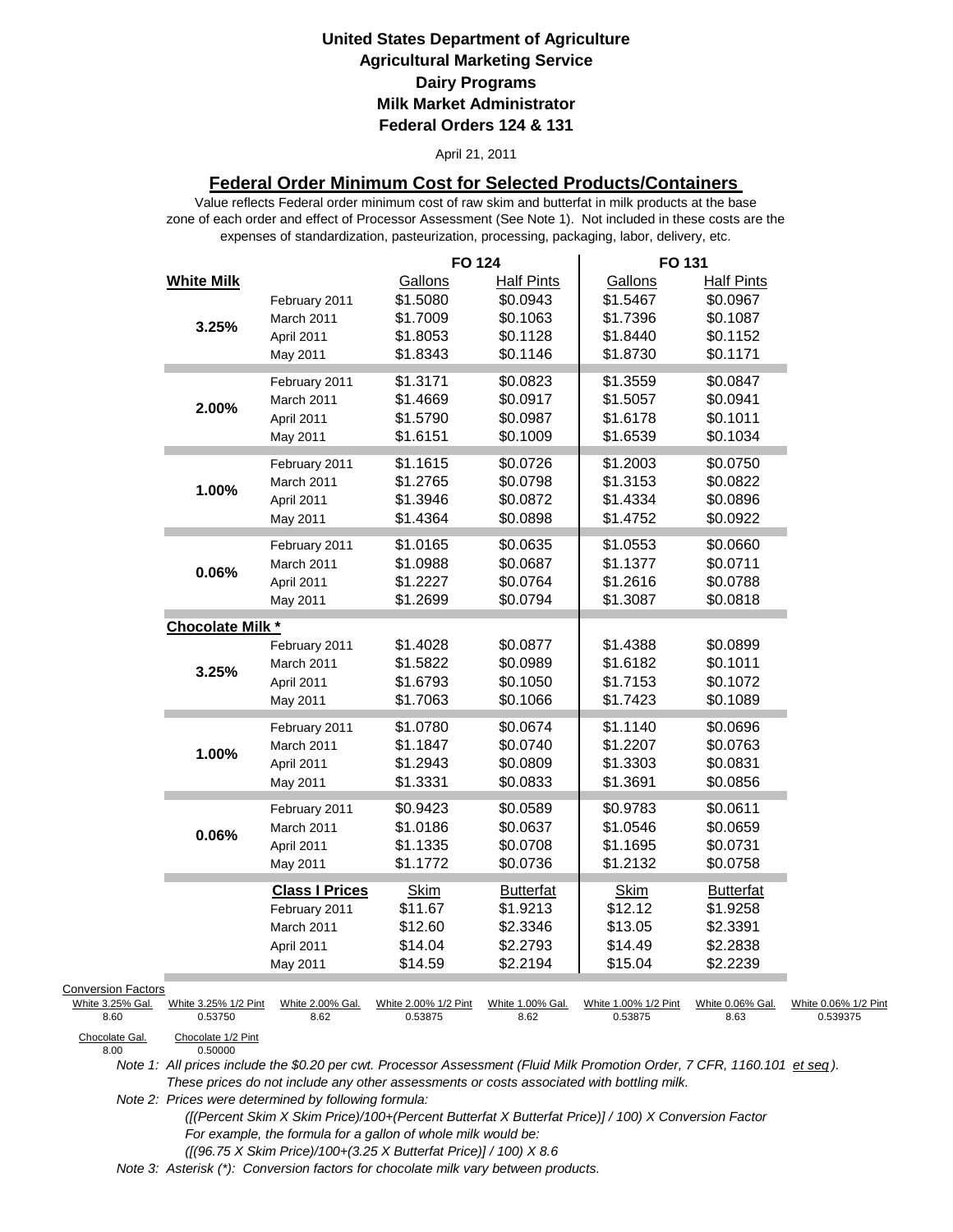#### May 20, 2011

### **Federal Order Minimum Cost for Selected Products/Containers**

zone of each order and effect of Processor Assessment (See Note 1). Not included in these costs are the expenses of standardization, pasteurization, processing, packaging, labor, delivery, etc. Value reflects Federal order minimum cost of raw skim and butterfat in milk products at the base

|                           |                               |                       | <b>FO 124</b>        |                   | FO 131               |                   |                      |
|---------------------------|-------------------------------|-----------------------|----------------------|-------------------|----------------------|-------------------|----------------------|
|                           | <b>White Milk</b>             |                       | Gallons              | <b>Half Pints</b> | Gallons              | <b>Half Pints</b> |                      |
|                           |                               | March 2011            | \$1.7009             | \$0.1063          | \$1.7396             | \$0.1087          |                      |
|                           | 3.25%                         | April 2011            | \$1.8053             | \$0.1128          | \$1.8440             | \$0.1152          |                      |
|                           |                               | May 2011              | \$1.8343             | \$0.1146          | \$1.8730             | \$0.1171          |                      |
|                           |                               | June 2011             | \$1.8818             | \$0.1176          | \$1.9205             | \$0.1200          |                      |
|                           |                               | March 2011            | \$1.4669             | \$0.0917          | \$1.5057             | \$0.0941          |                      |
|                           |                               | April 2011            | \$1.5790             | \$0.0987          | \$1.6178             | \$0.1011          |                      |
|                           | 2.00%                         | May 2011              | \$1.6151             | \$0.1009          | \$1.6539             | \$0.1034          |                      |
|                           |                               | June 2011             | \$1.6554             | \$0.1035          | \$1.6941             | \$0.1059          |                      |
|                           |                               | March 2011            | \$1.2765             | \$0.0798          | \$1.3153             | \$0.0822          |                      |
|                           |                               | April 2011            | \$1.3946             | \$0.0872          | \$1.4334             | \$0.0896          |                      |
|                           | 1.00%                         | May 2011              | \$1.4364             | \$0.0898          | \$1.4752             | \$0.0922          |                      |
|                           |                               | June 2011             | \$1.4707             | \$0.0919          | \$1.5095             | \$0.0943          |                      |
|                           |                               |                       |                      |                   |                      |                   |                      |
|                           |                               | March 2011            | \$1.0988             | \$0.0687          | \$1.1377             | \$0.0711          |                      |
|                           | 0.06%                         | April 2011            | \$1.2227             | \$0.0764          | \$1.2616             | \$0.0788          |                      |
|                           |                               | May 2011              | \$1.2699             | \$0.0794          | \$1.3087             | \$0.0818          |                      |
|                           |                               | June 2011             | \$1.2987             | \$0.0812          | \$1.3375             | \$0.0836          |                      |
|                           | Chocolate Milk *              |                       |                      |                   |                      |                   |                      |
|                           |                               | March 2011            | \$1.5822             | \$0.0989          | \$1.6182             | \$0.1011          |                      |
|                           | 3.25%                         | April 2011            | \$1.6793             | \$0.1050          | \$1.7153             | \$0.1072          |                      |
|                           |                               | May 2011              | \$1.7063             | \$0.1066          | \$1.7423             | \$0.1089          |                      |
|                           |                               | June 2011             | \$1.7505             | \$0.1094          | \$1.7865             | \$0.1117          |                      |
|                           |                               | March 2011            | \$1.1847             | \$0.0740          | \$1.2207             | \$0.0763          |                      |
|                           |                               | April 2011            | \$1.2943             | \$0.0809          | \$1.3303             | \$0.0831          |                      |
|                           | 1.00%                         | May 2011              | \$1.3331             | \$0.0833          | \$1.3691             | \$0.0856          |                      |
|                           |                               | June 2011             | \$1.3649             | \$0.0853          | \$1.4009             | \$0.0876          |                      |
|                           |                               | March 2011            | \$1.0186             | \$0.0637          | \$1.0546             | \$0.0659          |                      |
|                           | 0.06%                         | April 2011            | \$1.1335             | \$0.0708          | \$1.1695             | \$0.0731          |                      |
|                           |                               | May 2011              | \$1.1772             | \$0.0736          | \$1.2132             | \$0.0758          |                      |
|                           |                               | June 2011             | \$1.2039             | \$0.0752          | \$1.2399             | \$0.0775          |                      |
|                           |                               | <b>Class I Prices</b> | <b>Skim</b>          | <b>Butterfat</b>  | <b>Skim</b>          | <b>Butterfat</b>  |                      |
|                           |                               | March 2011            | \$12.60              | \$2.3346          | \$13.05              | \$2.3391          |                      |
|                           |                               | April 2011            | \$14.04              | \$2.2793          | \$14.49              | \$2.2838          |                      |
|                           |                               | May 2011              | \$14.59              | \$2.2194          | \$15.04              | \$2.2239          |                      |
|                           |                               | June 2011             | \$14.92              | \$2.2910          | \$15.37              | \$2.2955          |                      |
| <b>Conversion Factors</b> |                               |                       |                      |                   |                      |                   |                      |
| White 3.25% Gal.          | White 3.25% 1/2 Pint          | White 2.00% Gal.      | White 2.00% 1/2 Pint | White 1.00% Gal.  | White 1.00% 1/2 Pint | White 0.06% Gal.  | White 0.06% 1/2 Pint |
| 8.60                      | 0.53750                       | 8.62                  | 0.53875              | 8.62              | 0.53875              | 8.63              | 0.539375             |
| Chocolate Gal.<br>8.00    | Chocolate 1/2 Pint<br>0.50000 |                       |                      |                   |                      |                   |                      |

*Note 1: All prices include the \$0.20 per cwt. Processor Assessment (Fluid Milk Promotion Order, 7 CFR, 1160.101 et seq ). These prices do not include any other assessments or costs associated with bottling milk.*

*Note 2: Prices were determined by following formula:* 

 *([(Percent Skim X Skim Price)/100+(Percent Butterfat X Butterfat Price)] / 100) X Conversion Factor For example, the formula for a gallon of whole milk would be: ([(96.75 X Skim Price)/100+(3.25 X Butterfat Price)] / 100) X 8.6*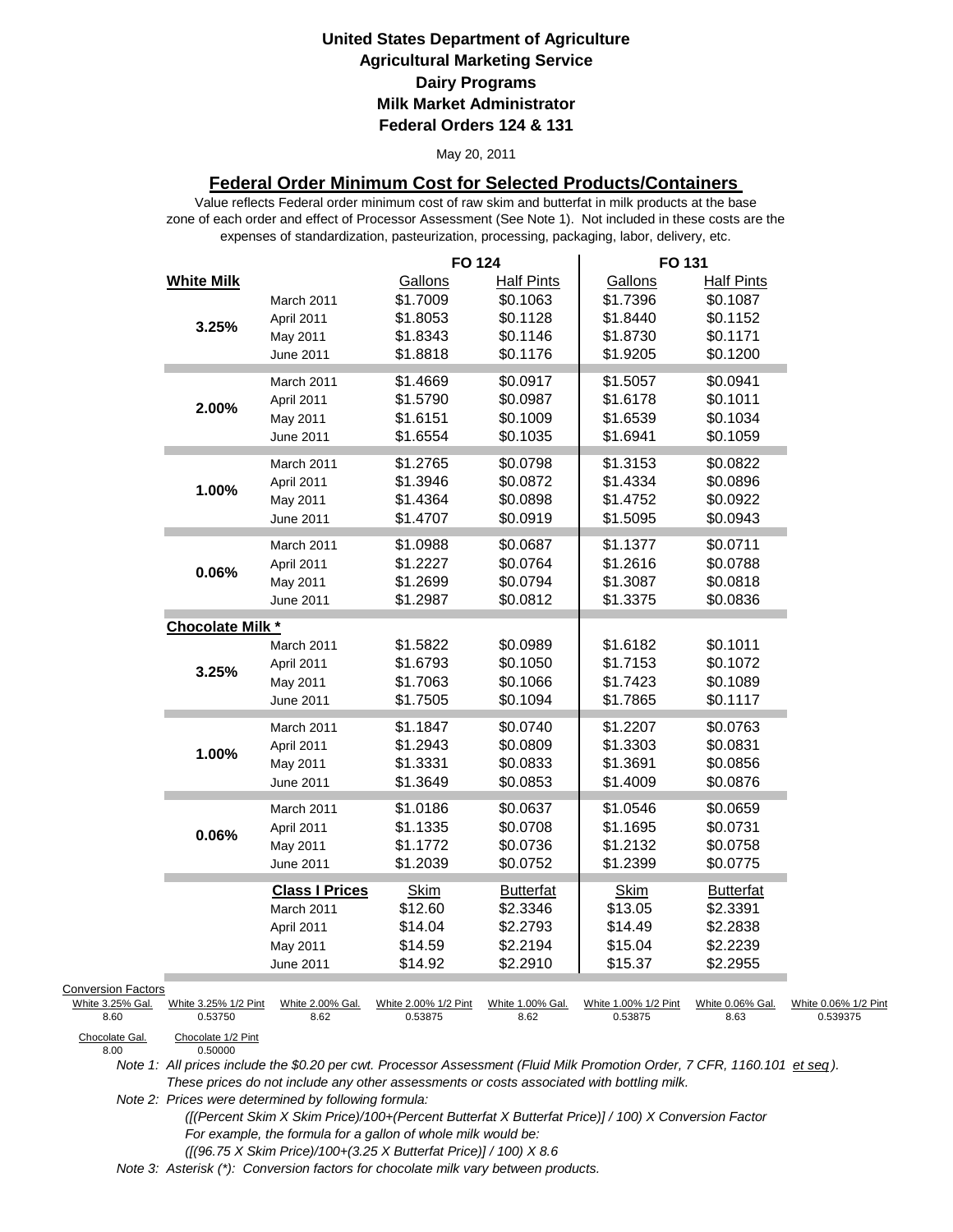#### June 17, 2011

### **Federal Order Minimum Cost for Selected Products/Containers**

zone of each order and effect of Processor Assessment (See Note 1). Not included in these costs are the expenses of standardization, pasteurization, processing, packaging, labor, delivery, etc. Value reflects Federal order minimum cost of raw skim and butterfat in milk products at the base

|                           |                                 |                          | <b>FO 124</b>                   |                          | FO 131                          |                          |                                  |
|---------------------------|---------------------------------|--------------------------|---------------------------------|--------------------------|---------------------------------|--------------------------|----------------------------------|
|                           | <b>White Milk</b>               |                          | Gallons                         | <b>Half Pints</b>        | Gallons                         | <b>Half Pints</b>        |                                  |
|                           |                                 | April 2011               | \$1.8053                        | \$0.1128                 | \$1.8440                        | \$0.1152                 |                                  |
|                           |                                 | May 2011                 | \$1.8343                        | \$0.1146                 | \$1.8730                        | \$0.1171                 |                                  |
|                           | 3.25%                           | June 2011                | \$1.8818                        | \$0.1176                 | \$1.9205                        | \$0.1200                 |                                  |
|                           |                                 | <b>July 2011</b>         | \$1.9408                        | \$0.1213                 | \$1.9795                        | \$0.1237                 |                                  |
|                           |                                 | April 2011               | \$1.5790                        | \$0.0987                 | \$1.6178                        | \$0.1011                 |                                  |
|                           |                                 | May 2011                 | \$1.6151                        | \$0.1009                 | \$1.6539                        | \$0.1034                 |                                  |
|                           | 2.00%                           | June 2011                | \$1.6554                        | \$0.1035                 | \$1.6941                        | \$0.1059                 |                                  |
|                           |                                 | <b>July 2011</b>         | \$1.7034                        | \$0.1065                 | \$1.7422                        | \$0.1089                 |                                  |
|                           |                                 |                          |                                 | \$0.0872                 | \$1.4334                        | \$0.0896                 |                                  |
|                           |                                 | April 2011               | \$1.3946                        | \$0.0898                 | \$1.4752                        | \$0.0922                 |                                  |
|                           | 1.00%                           | May 2011                 | \$1.4364                        |                          |                                 |                          |                                  |
|                           |                                 | June 2011                | \$1.4707                        | \$0.0919                 | \$1.5095                        | \$0.0943                 |                                  |
|                           |                                 | <b>July 2011</b>         | \$1.5098                        | \$0.0944                 | \$1.5486                        | \$0.0968                 |                                  |
|                           |                                 | April 2011               | \$1.2227                        | \$0.0764                 | \$1.2616                        | \$0.0788                 |                                  |
|                           | 0.06%                           | May 2011                 | \$1.2699                        | \$0.0794                 | \$1.3087                        | \$0.0818                 |                                  |
|                           |                                 | June 2011                | \$1.2987                        | \$0.0812                 | \$1.3375                        | \$0.0836                 |                                  |
|                           |                                 | <b>July 2011</b>         | \$1.3294                        | \$0.0831                 | \$1.3683                        | \$0.0855                 |                                  |
|                           | <b>Chocolate Milk *</b>         |                          |                                 |                          |                                 |                          |                                  |
|                           |                                 | April 2011               | \$1.6793                        | \$0.1050                 | \$1.7153                        | \$0.1072                 |                                  |
|                           | 3.25%                           | May 2011                 | \$1.7063                        | \$0.1066                 | \$1.7423                        | \$0.1089                 |                                  |
|                           |                                 | June 2011                | \$1.7505                        | \$0.1094                 | \$1.7865                        | \$0.1117                 |                                  |
|                           |                                 | <b>July 2011</b>         | \$1.8054                        | \$0.1128                 | \$1.8414                        | \$0.1151                 |                                  |
|                           |                                 | April 2011               | \$1.2943                        | \$0.0809                 | \$1.3303                        | \$0.0831                 |                                  |
|                           |                                 | May 2011                 | \$1.3331                        | \$0.0833                 | \$1.3691                        | \$0.0856                 |                                  |
|                           | 1.00%                           | June 2011                | \$1.3649                        | \$0.0853                 | \$1.4009                        | \$0.0876                 |                                  |
|                           |                                 | <b>July 2011</b>         | \$1.4012                        | \$0.0876                 | \$1.4372                        | \$0.0898                 |                                  |
|                           |                                 | April 2011               | \$1.1335                        | \$0.0708                 | \$1.1695                        | \$0.0731                 |                                  |
|                           |                                 | May 2011                 | \$1.1772                        | \$0.0736                 | \$1.2132                        | \$0.0758                 |                                  |
|                           | 0.06%                           | June 2011                | \$1.2039                        | \$0.0752                 | \$1.2399                        | \$0.0775                 |                                  |
|                           |                                 | <b>July 2011</b>         | \$1.2324                        | \$0.0770                 | \$1.2684                        | \$0.0793                 |                                  |
|                           |                                 | <b>Class I Prices</b>    | Skim                            | <b>Butterfat</b>         | Skim                            | <b>Butterfat</b>         |                                  |
|                           |                                 | April 2011               | \$14.04                         | \$2.2793                 | \$14.49                         | \$2.2838                 |                                  |
|                           |                                 | May 2011                 | \$14.59                         | \$2.2194                 | \$15.04                         | \$2.2239                 |                                  |
|                           |                                 | June 2011                | \$14.92                         | \$2.2910                 | \$15.37                         | \$2.2955                 |                                  |
|                           |                                 | <b>July 2011</b>         | \$15.27                         | \$2.3980                 | \$15.72                         | \$2.4025                 |                                  |
|                           |                                 |                          |                                 |                          |                                 |                          |                                  |
| <b>Conversion Factors</b> |                                 |                          |                                 |                          |                                 |                          |                                  |
| White 3.25% Gal.<br>8.60  | White 3.25% 1/2 Pint<br>0.53750 | White 2.00% Gal.<br>8.62 | White 2.00% 1/2 Pint<br>0.53875 | White 1.00% Gal.<br>8.62 | White 1.00% 1/2 Pint<br>0.53875 | White 0.06% Gal.<br>8.63 | White 0.06% 1/2 Pint<br>0.539375 |
| Chocolate Cal             | Chocolate 1/2 Dint              |                          |                                 |                          |                                 |                          |                                  |

Chocolate Gal.<br>8.00

0.50000

*Note 1: All prices include the \$0.20 per cwt. Processor Assessment (Fluid Milk Promotion Order, 7 CFR, 1160.101 et seq ). These prices do not include any other assessments or costs associated with bottling milk.*

*Note 2: Prices were determined by following formula:* 

 *([(Percent Skim X Skim Price)/100+(Percent Butterfat X Butterfat Price)] / 100) X Conversion Factor For example, the formula for a gallon of whole milk would be: ([(96.75 X Skim Price)/100+(3.25 X Butterfat Price)] / 100) X 8.6*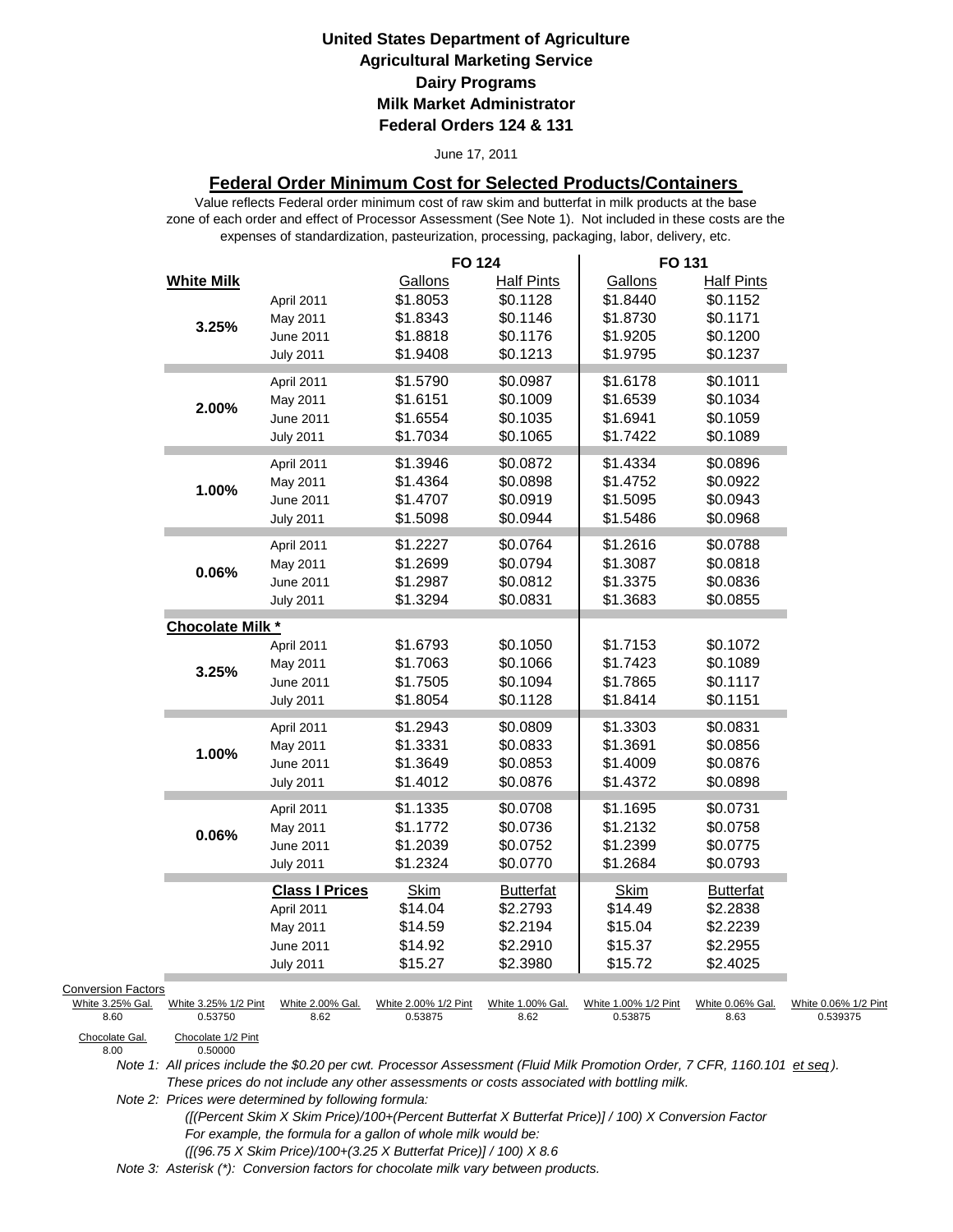#### July 22, 2011

### **Federal Order Minimum Cost for Selected Products/Containers**

zone of each order and effect of Processor Assessment (See Note 1). Not included in these costs are the expenses of standardization, pasteurization, processing, packaging, labor, delivery, etc. Value reflects Federal order minimum cost of raw skim and butterfat in milk products at the base

|                           |                                 |                          | <b>FO 124</b>                   |                              | FO 131                          |                              |                                  |
|---------------------------|---------------------------------|--------------------------|---------------------------------|------------------------------|---------------------------------|------------------------------|----------------------------------|
|                           | <b>White Milk</b>               |                          | Gallons                         | <b>Half Pints</b>            | Gallons                         | <b>Half Pints</b>            |                                  |
|                           |                                 | May 2011                 | \$1.8343                        | \$0.1146                     | \$1.8730                        | \$0.1171                     |                                  |
|                           |                                 | June 2011                | \$1.8818                        | \$0.1176                     | \$1.9205                        | \$0.1200                     |                                  |
|                           | 3.25%                           | <b>July 2011</b>         | \$1.9408                        | \$0.1213                     | \$1.9795                        | \$0.1237                     |                                  |
|                           |                                 | August 2011              | \$1.9784                        | \$0.1236                     | \$2.0171                        | \$0.1261                     |                                  |
|                           |                                 | May 2011                 | \$1.6151                        | \$0.1009                     | \$1.6539                        | \$0.1034                     |                                  |
|                           |                                 | June 2011                | \$1.6554                        | \$0.1035                     | \$1.6941                        | \$0.1059                     |                                  |
|                           | 2.00%                           | <b>July 2011</b>         | \$1.7034                        | \$0.1065                     | \$1.7422                        | \$0.1089                     |                                  |
|                           |                                 | August 2011              | \$1.7557                        | \$0.1097                     | \$1.7945                        | \$0.1122                     |                                  |
|                           |                                 |                          | \$1.4364                        | \$0.0898                     | \$1.4752                        | \$0.0922                     |                                  |
|                           |                                 | May 2011                 | \$1.4707                        | \$0.0919                     | \$1.5095                        | \$0.0943                     |                                  |
|                           | 1.00%                           | June 2011                | \$1.5098                        | \$0.0944                     |                                 | \$0.0968                     |                                  |
|                           |                                 | <b>July 2011</b>         |                                 |                              | \$1.5486                        | \$0.1008                     |                                  |
|                           |                                 | August 2011              | \$1.5739                        | \$0.0984                     | \$1.6127                        |                              |                                  |
|                           |                                 | May 2011                 | \$1.2699                        | \$0.0794                     | \$1.3087                        | \$0.0818                     |                                  |
|                           | 0.06%                           | June 2011                | \$1.2987                        | \$0.0812                     | \$1.3375                        | \$0.0836                     |                                  |
|                           |                                 | <b>July 2011</b>         | \$1.3294                        | \$0.0831                     | \$1.3683                        | \$0.0855                     |                                  |
|                           |                                 | August 2011              | \$1.4047                        | \$0.0878                     | \$1.4435                        | \$0.0902                     |                                  |
|                           | Chocolate Milk *                |                          |                                 |                              |                                 |                              |                                  |
|                           |                                 | May 2011                 | \$1.7063                        | \$0.1066                     | \$1.7423                        | \$0.1089                     |                                  |
|                           | 3.25%                           | June 2011                | \$1.7505                        | \$0.1094                     | \$1.7865                        | \$0.1117                     |                                  |
|                           |                                 | <b>July 2011</b>         | \$1.8054                        | \$0.1128                     | \$1.8414                        | \$0.1151                     |                                  |
|                           |                                 | August 2011              | \$1.8404                        | \$0.1150                     | \$1.8764                        | \$0.1173                     |                                  |
|                           |                                 | May 2011                 | \$1.3331                        | \$0.0833                     | \$1.3691                        | \$0.0856                     |                                  |
|                           |                                 | June 2011                | \$1.3649                        | \$0.0853                     | \$1.4009                        | \$0.0876                     |                                  |
|                           | 1.00%                           | <b>July 2011</b>         | \$1.4012                        | \$0.0876                     | \$1.4372                        | \$0.0898                     |                                  |
|                           |                                 | August 2011              | \$1.4607                        | \$0.0913                     | \$1.4967                        | \$0.0935                     |                                  |
|                           |                                 | May 2011                 | \$1.1772                        | \$0.0736                     | \$1.2132                        | \$0.0758                     |                                  |
|                           |                                 | <b>June 2011</b>         | \$1.2039                        | \$0.0752                     | \$1.2399                        | \$0.0775                     |                                  |
|                           | 0.06%                           | <b>July 2011</b>         | \$1.2324                        | \$0.0770                     | \$1.2684                        | \$0.0793                     |                                  |
|                           |                                 | August 2011              | \$1.3021                        | \$0.0814                     | \$1.3381                        | \$0.0836                     |                                  |
|                           |                                 | <b>Class I Prices</b>    | <b>Skim</b>                     |                              |                                 |                              |                                  |
|                           |                                 |                          | \$14.59                         | <b>Butterfat</b><br>\$2.2194 | <b>Skim</b><br>\$15.04          | <b>Butterfat</b><br>\$2.2239 |                                  |
|                           |                                 | May 2011                 | \$14.92                         | \$2.2910                     | \$15.37                         | \$2.2955                     |                                  |
|                           |                                 | June 2011                |                                 |                              | \$15.72                         |                              |                                  |
|                           |                                 | <b>July 2011</b>         | \$15.27                         | \$2.3980                     |                                 | \$2.4025                     |                                  |
|                           |                                 | August 2011              | \$16.15                         | \$2.2706                     | \$16.60                         | \$2.2751                     |                                  |
| <b>Conversion Factors</b> |                                 |                          |                                 |                              |                                 |                              |                                  |
| White 3.25% Gal.<br>8.60  | White 3.25% 1/2 Pint<br>0.53750 | White 2.00% Gal.<br>8.62 | White 2.00% 1/2 Pint<br>0.53875 | White 1.00% Gal.<br>8.62     | White 1.00% 1/2 Pint<br>0.53875 | White 0.06% Gal.<br>8.63     | White 0.06% 1/2 Pint<br>0.539375 |
| Chocolate Gal             | Chocolate 1/2 Pint              |                          |                                 |                              |                                 |                              |                                  |

Chocolate Gal.<br>8.00

0.50000

*Note 1: All prices include the \$0.20 per cwt. Processor Assessment (Fluid Milk Promotion Order, 7 CFR, 1160.101 et seq ). These prices do not include any other assessments or costs associated with bottling milk.*

*Note 2: Prices were determined by following formula:* 

 *([(Percent Skim X Skim Price)/100+(Percent Butterfat X Butterfat Price)] / 100) X Conversion Factor For example, the formula for a gallon of whole milk would be: ([(96.75 X Skim Price)/100+(3.25 X Butterfat Price)] / 100) X 8.6*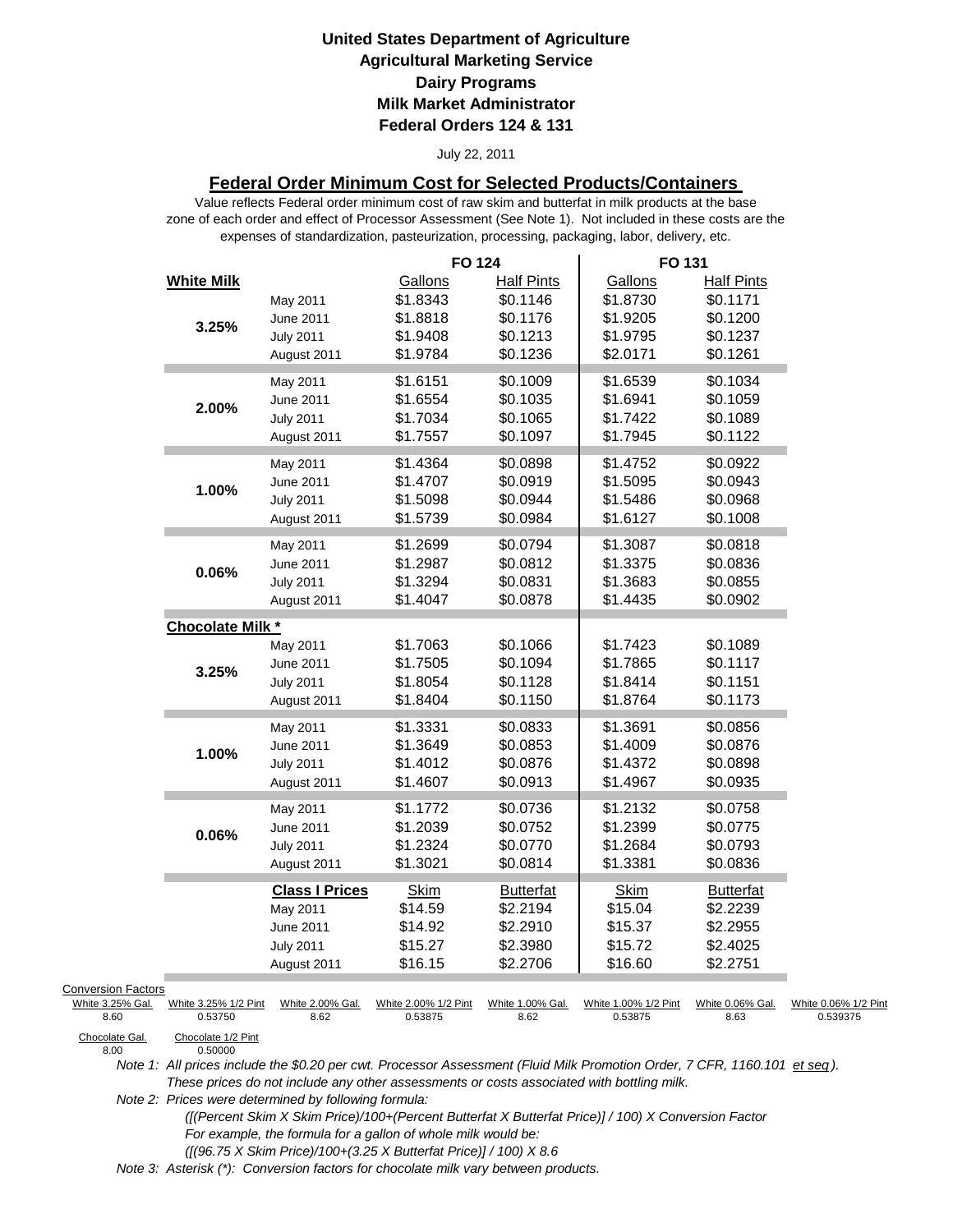#### August 19, 2011

### **Federal Order Minimum Cost for Selected Products/Containers**

zone of each order and effect of Processor Assessment (See Note 1). Not included in these costs are the expenses of standardization, pasteurization, processing, packaging, labor, delivery, etc. Value reflects Federal order minimum cost of raw skim and butterfat in milk products at the base

|                                                       |                                 |                                                                                         | <b>FO 124</b>                                           |                                                                   | FO 131                                                  |                                                                   |                                  |
|-------------------------------------------------------|---------------------------------|-----------------------------------------------------------------------------------------|---------------------------------------------------------|-------------------------------------------------------------------|---------------------------------------------------------|-------------------------------------------------------------------|----------------------------------|
|                                                       | <b>White Milk</b><br>3.25%      | June 2011<br><b>July 2011</b><br>August 2011<br>September 2011                          | Gallons<br>\$1.8818<br>\$1.9408<br>\$1.9784<br>\$2.0065 | <b>Half Pints</b><br>\$0.1176<br>\$0.1213<br>\$0.1236<br>\$0.1254 | Gallons<br>\$1.9205<br>\$1.9795<br>\$2.0171<br>\$2.0452 | <b>Half Pints</b><br>\$0.1200<br>\$0.1237<br>\$0.1261<br>\$0.1278 |                                  |
|                                                       | 2.00%                           | June 2011<br><b>July 2011</b><br>August 2011<br>September 2011                          | \$1.6554<br>\$1.7034<br>\$1.7557<br>\$1.7767            | \$0.1035<br>\$0.1065<br>\$0.1097<br>\$0.1110                      | \$1.6941<br>\$1.7422<br>\$1.7945<br>\$1.8155            | \$0.1059<br>\$0.1089<br>\$0.1122<br>\$0.1135                      |                                  |
|                                                       | 1.00%                           | June 2011<br><b>July 2011</b><br>August 2011<br>September 2011                          | \$1.4707<br>\$1.5098<br>\$1.5739<br>\$1.5892            | \$0.0919<br>\$0.0944<br>\$0.0984<br>\$0.0993                      | \$1.5095<br>\$1.5486<br>\$1.6127<br>\$1.6280            | \$0.0943<br>\$0.0968<br>\$0.1008<br>\$0.1017                      |                                  |
|                                                       | $0.06\%$                        | June 2011<br><b>July 2011</b><br>August 2011<br>September 2011                          | \$1.2987<br>\$1.3294<br>\$1.4047<br>\$1.4145            | \$0.0812<br>\$0.0831<br>\$0.0878<br>\$0.0884                      | \$1.3375<br>\$1.3683<br>\$1.4435<br>\$1.4533            | \$0.0836<br>\$0.0855<br>\$0.0902<br>\$0.0908                      |                                  |
|                                                       | Chocolate Milk *                |                                                                                         |                                                         |                                                                   |                                                         |                                                                   |                                  |
|                                                       | 3.25%                           | June 2011<br><b>July 2011</b><br>August 2011<br>September 2011                          | \$1.7505<br>\$1.8054<br>\$1.8404<br>\$1.8665            | \$0.1094<br>\$0.1128<br>\$0.1150<br>\$0.1167                      | \$1.7865<br>\$1.8414<br>\$1.8764<br>\$1.9025            | \$0.1117<br>\$0.1151<br>\$0.1173<br>\$0.1189                      |                                  |
|                                                       | 1.00%                           | June 2011<br><b>July 2011</b><br>August 2011<br>September 2011                          | \$1.3649<br>\$1.4012<br>\$1.4607<br>\$1.4749            | \$0.0853<br>\$0.0876<br>\$0.0913<br>\$0.0922                      | \$1.4009<br>\$1.4372<br>\$1.4967<br>\$1.5109            | \$0.0876<br>\$0.0898<br>\$0.0935<br>\$0.0944                      |                                  |
|                                                       | 0.06%                           | June 2011<br><b>July 2011</b><br>August 2011<br>September 2011                          | \$1.2039<br>\$1.2324<br>\$1.3021<br>\$1.3112            | \$0.0752<br>\$0.0770<br>\$0.0814<br>\$0.0820                      | \$1.2399<br>\$1.2684<br>\$1.3381<br>\$1.3472            | \$0.0775<br>\$0.0793<br>\$0.0836<br>\$0.0842                      |                                  |
|                                                       |                                 | <b>Class I Prices</b><br>June 2011<br><b>July 2011</b><br>August 2011<br>September 2011 | <b>Skim</b><br>\$14.92<br>\$15.27<br>\$16.15<br>\$16.26 | <b>Butterfat</b><br>\$2.2910<br>\$2.3980<br>\$2.2706<br>\$2.3385  | <b>Skim</b><br>\$15.37<br>\$15.72<br>\$16.60<br>\$16.71 | <b>Butterfat</b><br>\$2.2955<br>\$2.4025<br>\$2.2751<br>\$2.3430  |                                  |
| <b>Conversion Factors</b><br>White 3.25% Gal.<br>8.60 | White 3.25% 1/2 Pint<br>0.53750 | White 2.00% Gal.<br>8.62                                                                | White 2.00% 1/2 Pint<br>0.53875                         | White 1.00% Gal.<br>8.62                                          | White 1.00% 1/2 Pint<br>0.53875                         | White 0.06% Gal.<br>8.63                                          | White 0.06% 1/2 Pint<br>0.539375 |
| Chocolate Gal.<br>8.00                                | Chocolate 1/2 Pint<br>0.50000   |                                                                                         |                                                         |                                                                   |                                                         |                                                                   |                                  |

Chocolate Gal.<br>8.00

*Note 1: All prices include the \$0.20 per cwt. Processor Assessment (Fluid Milk Promotion Order, 7 CFR, 1160.101 et seq ). These prices do not include any other assessments or costs associated with bottling milk.*

*Note 2: Prices were determined by following formula:* 

 *([(Percent Skim X Skim Price)/100+(Percent Butterfat X Butterfat Price)] / 100) X Conversion Factor For example, the formula for a gallon of whole milk would be: ([(96.75 X Skim Price)/100+(3.25 X Butterfat Price)] / 100) X 8.6*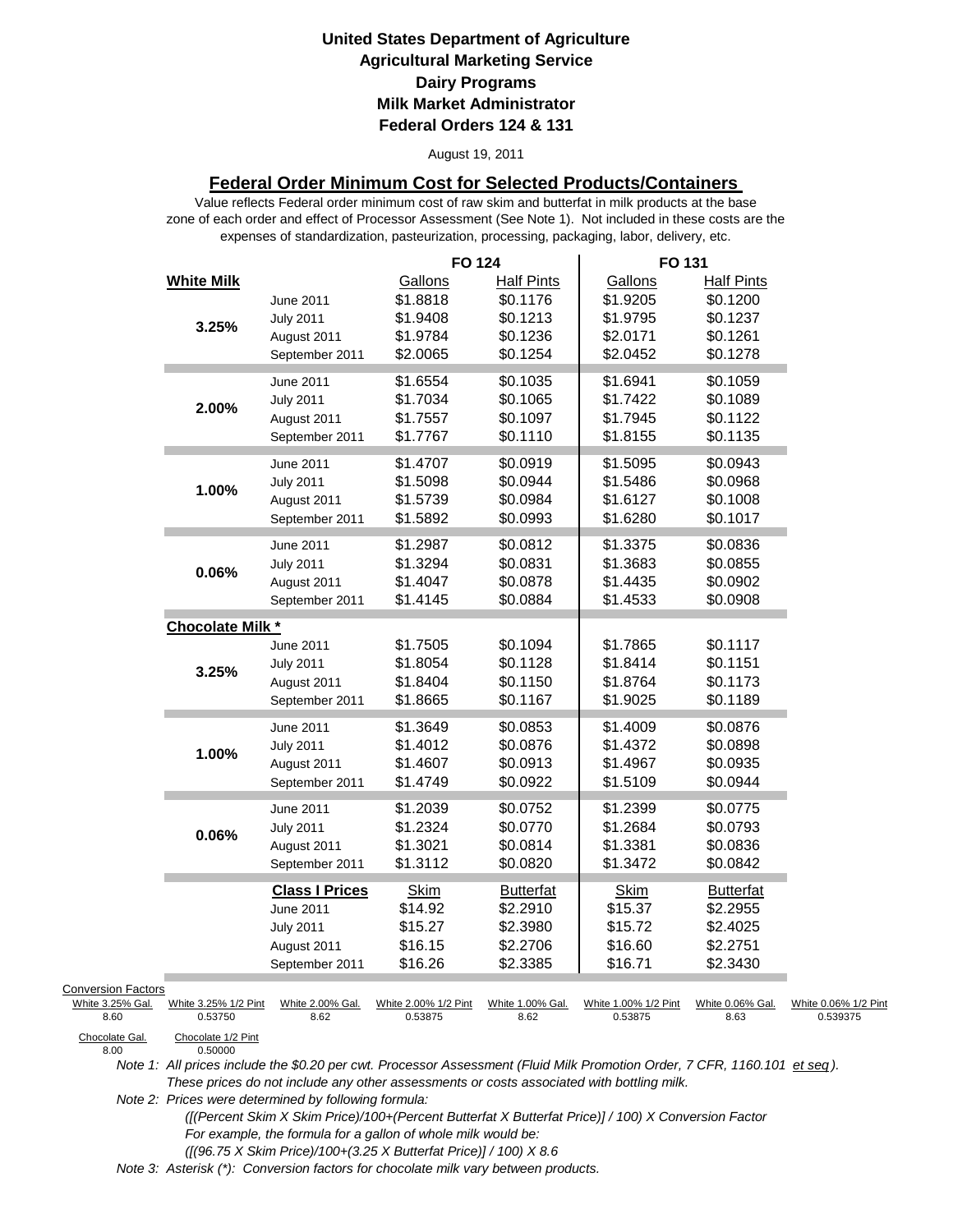September 23, 2011

### **Federal Order Minimum Cost for Selected Products/Containers**

zone of each order and effect of Processor Assessment (See Note 1). Not included in these costs are the expenses of standardization, pasteurization, processing, packaging, labor, delivery, etc. Value reflects Federal order minimum cost of raw skim and butterfat in milk products at the base

|                           |                                 |                          | <b>FO 124</b>                   |                               | FO 131                          |                               |                                  |
|---------------------------|---------------------------------|--------------------------|---------------------------------|-------------------------------|---------------------------------|-------------------------------|----------------------------------|
|                           | <b>White Milk</b>               | <b>July 2011</b>         | Gallons<br>\$1.9408             | <b>Half Pints</b><br>\$0.1213 | Gallons<br>\$1.9795             | <b>Half Pints</b><br>\$0.1237 |                                  |
|                           |                                 | August 2011              | \$1.9784                        | \$0.1236                      | \$2.0171                        | \$0.1261                      |                                  |
|                           | 3.25%                           | September 2011           | \$2.0065                        | \$0.1254                      | \$2.0452                        | \$0.1278                      |                                  |
|                           |                                 | October 2011             | \$1.8176                        | \$0.1136                      | \$1.8563                        | \$0.1160                      |                                  |
|                           |                                 | <b>July 2011</b>         | \$1.7034                        | \$0.1065                      | \$1.7422                        | \$0.1089                      |                                  |
|                           | 2.00%                           | August 2011              | \$1.7557                        | \$0.1097                      | \$1.7945                        | \$0.1122                      |                                  |
|                           |                                 | September 2011           | \$1.7767                        | \$0.1110                      | \$1.8155                        | \$0.1135                      |                                  |
|                           |                                 | October 2011             | \$1.5979                        | \$0.0999                      | \$1.6367                        | \$0.1023                      |                                  |
|                           |                                 | <b>July 2011</b>         | \$1.5098                        | \$0.0944                      | \$1.5486                        | \$0.0968                      |                                  |
|                           | 1.00%                           | August 2011              | \$1.5739                        | \$0.0984                      | \$1.6127                        | \$0.1008                      |                                  |
|                           |                                 | September 2011           | \$1.5892                        | \$0.0993                      | \$1.6280                        | \$0.1017                      |                                  |
|                           |                                 | October 2011             | \$1.4187                        | \$0.0887                      | \$1.4575                        | \$0.0911                      |                                  |
|                           |                                 | <b>July 2011</b>         | \$1.3294                        | \$0.0831                      | \$1.3683                        | \$0.0855                      |                                  |
|                           | 0.06%                           | August 2011              | \$1.4047                        | \$0.0878                      | \$1.4435                        | \$0.0902                      |                                  |
|                           |                                 | September 2011           | \$1.4145                        | \$0.0884                      | \$1.4533                        | \$0.0908                      |                                  |
|                           |                                 | October 2011             | \$1.2518                        | \$0.0782                      | \$1.2906                        | \$0.0807                      |                                  |
|                           | Chocolate Milk *                |                          |                                 |                               |                                 |                               |                                  |
|                           |                                 | <b>July 2011</b>         | \$1.8054                        | \$0.1128                      | \$1.8414                        | \$0.1151                      |                                  |
|                           | 3.25%                           | August 2011              | \$1.8404                        | \$0.1150                      | \$1.8764                        | \$0.1173                      |                                  |
|                           |                                 | September 2011           | \$1.8665                        | \$0.1167                      | \$1.9025                        | \$0.1189                      |                                  |
|                           |                                 | October 2011             | \$1.6908                        | \$0.1057                      | \$1.7268                        | \$0.1079                      |                                  |
|                           |                                 | <b>July 2011</b>         | \$1.4012                        | \$0.0876                      | \$1.4372                        | \$0.0898                      |                                  |
|                           | 1.00%                           | August 2011              | \$1.4607                        | \$0.0913                      | \$1.4967                        | \$0.0935                      |                                  |
|                           |                                 | September 2011           | \$1.4749                        | \$0.0922                      | \$1.5109                        | \$0.0944                      |                                  |
|                           |                                 | October 2011             | \$1.3167                        | \$0.0823                      | \$1.3527                        | \$0.0845                      |                                  |
|                           |                                 | <b>July 2011</b>         | \$1.2324                        | \$0.0770                      | \$1.2684                        | \$0.0793                      |                                  |
|                           | 0.06%                           | August 2011              | \$1.3021                        | \$0.0814                      | \$1.3381                        | \$0.0836                      |                                  |
|                           |                                 | September 2011           | \$1.3112                        | \$0.0820                      | \$1.3472                        | \$0.0842                      |                                  |
|                           |                                 | October 2011             | \$1.1604                        | \$0.0725                      | \$1.1964                        | \$0.0748                      |                                  |
|                           |                                 | <b>Class I Prices</b>    | <b>Skim</b>                     | <b>Butterfat</b>              | Skim                            | <b>Butterfat</b>              |                                  |
|                           |                                 | <b>July 2011</b>         | \$15.27                         | \$2.3980                      | \$15.72                         | \$2.4025                      |                                  |
|                           |                                 | August 2011              | \$16.15                         | \$2.2706                      | \$16.60                         | \$2.2751                      |                                  |
|                           |                                 | September 2011           | \$16.26                         | \$2.3385                      | \$16.71                         | \$2.3430                      |                                  |
|                           |                                 | October 2011             | \$14.38                         | \$2.2224                      | \$14.83                         | \$2.2269                      |                                  |
| <b>Conversion Factors</b> |                                 |                          |                                 |                               |                                 |                               |                                  |
| White 3.25% Gal.<br>8.60  | White 3.25% 1/2 Pint<br>0.53750 | White 2.00% Gal.<br>8.62 | White 2.00% 1/2 Pint<br>0.53875 | White 1.00% Gal.<br>8.62      | White 1.00% 1/2 Pint<br>0.53875 | White 0.06% Gal.<br>8.63      | White 0.06% 1/2 Pint<br>0.539375 |
| Chocolate Gal.<br>8.00    | Chocolate 1/2 Pint<br>0.50000   |                          |                                 |                               |                                 |                               |                                  |

Chocolate Gal.<br>8.00

*Note 1: All prices include the \$0.20 per cwt. Processor Assessment (Fluid Milk Promotion Order, 7 CFR, 1160.101 et seq ). These prices do not include any other assessments or costs associated with bottling milk.*

*Note 2: Prices were determined by following formula:* 

 *([(Percent Skim X Skim Price)/100+(Percent Butterfat X Butterfat Price)] / 100) X Conversion Factor For example, the formula for a gallon of whole milk would be: ([(96.75 X Skim Price)/100+(3.25 X Butterfat Price)] / 100) X 8.6*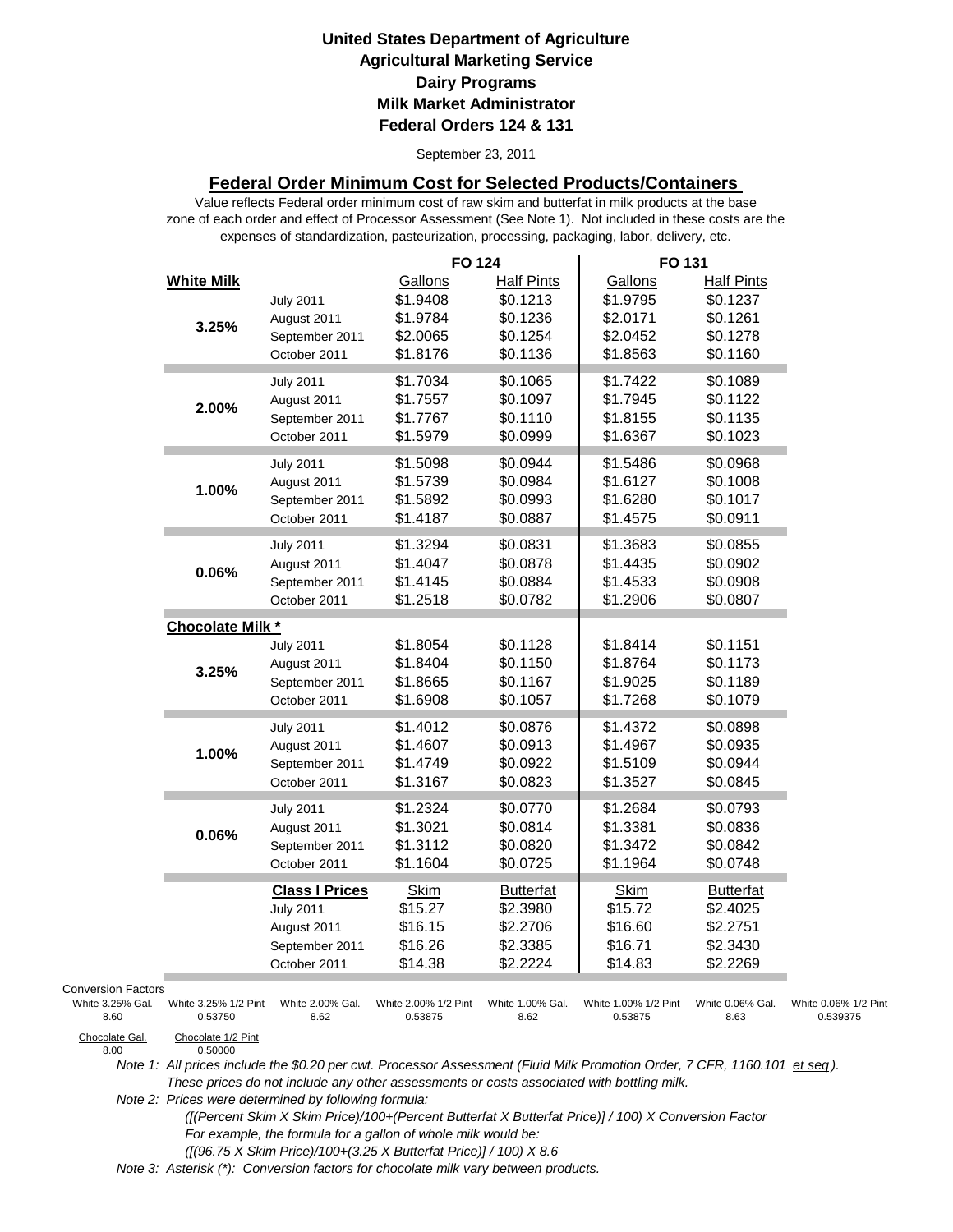#### October 21, 2011

### **Federal Order Minimum Cost for Selected Products/Containers**

zone of each order and effect of Processor Assessment (See Note 1). Not included in these costs are the expenses of standardization, pasteurization, processing, packaging, labor, delivery, etc. Value reflects Federal order minimum cost of raw skim and butterfat in milk products at the base

|                                                                         |                                                       |                                                                                         | <b>FO 124</b>                                           |                                                                   | FO 131                                                  |                                                                   |                                  |
|-------------------------------------------------------------------------|-------------------------------------------------------|-----------------------------------------------------------------------------------------|---------------------------------------------------------|-------------------------------------------------------------------|---------------------------------------------------------|-------------------------------------------------------------------|----------------------------------|
|                                                                         | <b>White Milk</b><br>3.25%                            | August 2011<br>September 2011<br>October 2011<br>November 2011                          | Gallons<br>\$1.9784<br>\$2.0065<br>\$1.8176<br>\$1.7284 | <b>Half Pints</b><br>\$0.1236<br>\$0.1254<br>\$0.1136<br>\$0.1080 | Gallons<br>\$2.0171<br>\$2.0452<br>\$1.8563<br>\$1.7671 | <b>Half Pints</b><br>\$0.1261<br>\$0.1278<br>\$0.1160<br>\$0.1104 |                                  |
|                                                                         | 2.00%                                                 | August 2011<br>September 2011<br>October 2011<br>November 2011                          | \$1.7557<br>\$1.7767<br>\$1.5979<br>\$1.5389            | \$0.1097<br>\$0.1110<br>\$0.0999<br>\$0.0962                      | \$1.7945<br>\$1.8155<br>\$1.6367<br>\$1.5777            | \$0.1122<br>\$0.1135<br>\$0.1023<br>\$0.0986                      |                                  |
|                                                                         | 1.00%                                                 | August 2011<br>September 2011<br>October 2011<br>November 2011                          | \$1.5739<br>\$1.5892<br>\$1.4187<br>\$1.3841            | \$0.0984<br>\$0.0993<br>\$0.0887<br>\$0.0865                      | \$1.6127<br>\$1.6280<br>\$1.4575<br>\$1.4228            | \$0.1008<br>\$0.1017<br>\$0.0911<br>\$0.0889                      |                                  |
|                                                                         | $0.06\%$                                              | August 2011<br>September 2011<br>October 2011<br>November 2011                          | \$1.4047<br>\$1.4145<br>\$1.2518<br>\$1.2399            | \$0.0878<br>\$0.0884<br>\$0.0782<br>\$0.0775                      | \$1.4435<br>\$1.4533<br>\$1.2906<br>\$1.2788            | \$0.0902<br>\$0.0908<br>\$0.0807<br>\$0.0799                      |                                  |
|                                                                         | Chocolate Milk *                                      |                                                                                         |                                                         |                                                                   |                                                         |                                                                   |                                  |
|                                                                         | 3.25%                                                 | August 2011<br>September 2011<br>October 2011<br>November 2011                          | \$1.8404<br>\$1.8665<br>\$1.6908<br>\$1.6078            | \$0.1150<br>\$0.1167<br>\$0.1057<br>\$0.1005                      | \$1.8764<br>\$1.9025<br>\$1.7268<br>\$1.6438            | \$0.1173<br>\$0.1189<br>\$0.1079<br>\$0.1027                      |                                  |
|                                                                         | 1.00%                                                 | August 2011<br>September 2011<br>October 2011<br>November 2011                          | \$1.4607<br>\$1.4749<br>\$1.3167<br>\$1.2845            | \$0.0913<br>\$0.0922<br>\$0.0823<br>\$0.0803                      | \$1.4967<br>\$1.5109<br>\$1.3527<br>\$1.3205            | \$0.0935<br>\$0.0944<br>\$0.0845<br>\$0.0825                      |                                  |
|                                                                         | 0.06%                                                 | August 2011<br>September 2011<br>October 2011<br>November 2011                          | \$1.3021<br>\$1.3112<br>\$1.1604<br>\$1.1494            | \$0.0814<br>\$0.0820<br>\$0.0725<br>\$0.0718                      | \$1.3381<br>\$1.3472<br>\$1.1964<br>\$1.1854            | \$0.0836<br>\$0.0842<br>\$0.0748<br>\$0.0741                      |                                  |
|                                                                         |                                                       | <b>Class I Prices</b><br>August 2011<br>September 2011<br>October 2011<br>November 2011 | <b>Skim</b><br>\$16.15<br>\$16.26<br>\$14.38<br>\$14.26 | <b>Butterfat</b><br>\$2.2706<br>\$2.3385<br>\$2.2224<br>\$1.9389  | Skim<br>\$16.60<br>\$16.71<br>\$14.83<br>\$14.71        | <b>Butterfat</b><br>\$2.2751<br>\$2.3430<br>\$2.2269<br>\$1.9434  |                                  |
| <b>Conversion Factors</b><br>White 3.25% Gal.<br>8.60<br>Chocolate Gal. | White 3.25% 1/2 Pint<br>0.53750<br>Chocolate 1/2 Pint | White 2.00% Gal.<br>8.62                                                                | White 2.00% 1/2 Pint<br>0.53875                         | White 1.00% Gal.<br>8.62                                          | White 1.00% 1/2 Pint<br>0.53875                         | White 0.06% Gal.<br>8.63                                          | White 0.06% 1/2 Pint<br>0.539375 |
| 8.00                                                                    | 0.50000                                               |                                                                                         |                                                         |                                                                   |                                                         |                                                                   |                                  |

*Note 1: All prices include the \$0.20 per cwt. Processor Assessment (Fluid Milk Promotion Order, 7 CFR, 1160.101 et seq ). These prices do not include any other assessments or costs associated with bottling milk.*

*Note 2: Prices were determined by following formula:* 

 *([(Percent Skim X Skim Price)/100+(Percent Butterfat X Butterfat Price)] / 100) X Conversion Factor For example, the formula for a gallon of whole milk would be: ([(96.75 X Skim Price)/100+(3.25 X Butterfat Price)] / 100) X 8.6*